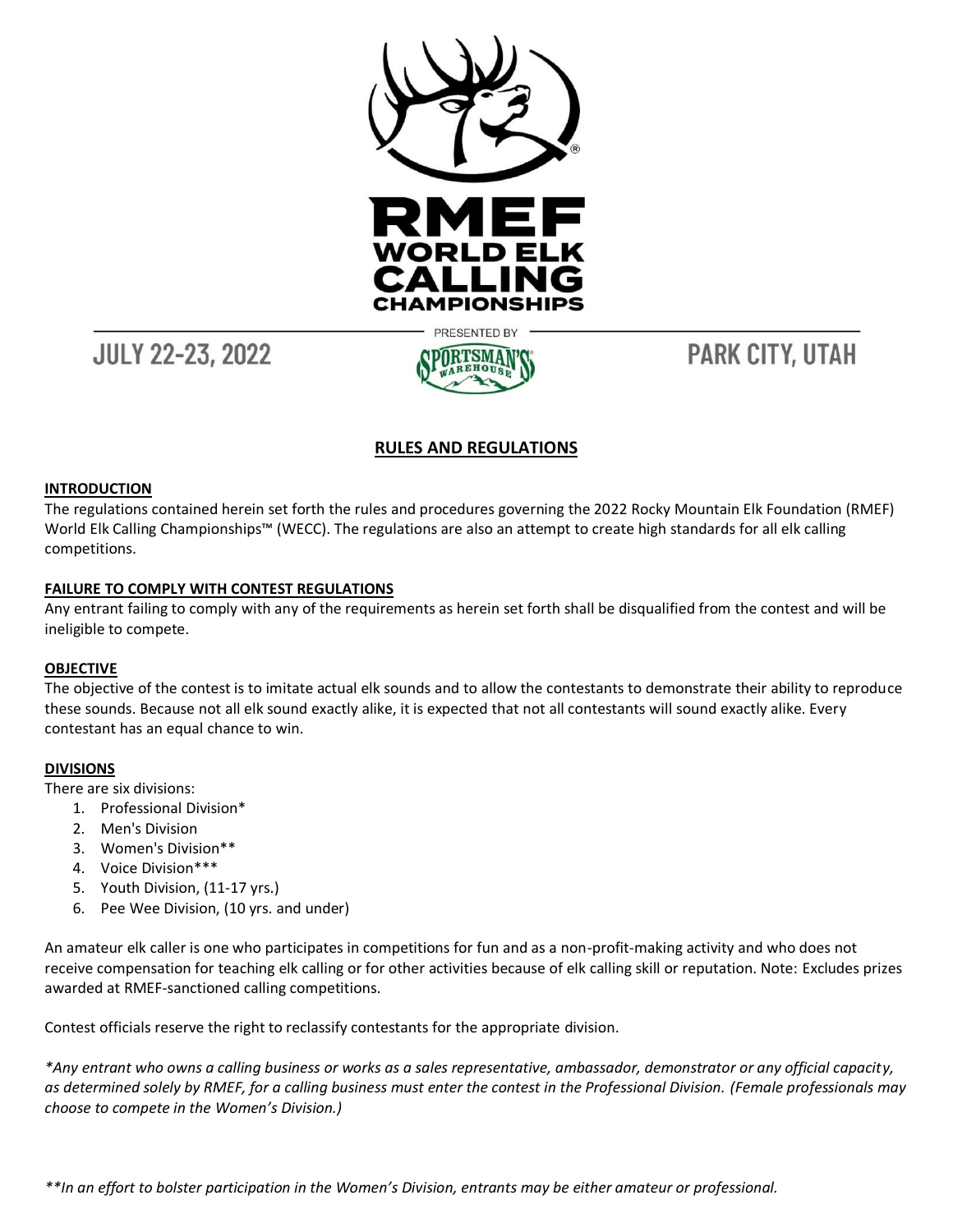*(By way of information, "amateurs" defeated competitors with "professional" credentials to win both the 2017 and 2018 WECC Women's Division titles.)*

*\*\*\* All entrants in the voice division must use only their voice to make sounds. Contestants will be allowed to use their grunt tubes*  to project calls. All grunt tubes must meet specifications as listed in the **calling devices/props** section of these rules.

## **DIVISION REQUIREMENTS**

A minimum of three contestants is required for each division. If fewer than three contestants register, that division will be eliminated, and the contestants will have the option to upgrade to a higher division. Each caller will follow the same basic format as outlined in these rules.

Contestants cannot enter more than one individual division. If a contestant has entered the Professional Division in the past and wishes to enter the Men's or Women's Division this year, he or she may do so. However, contestants who are classified as Professional must always enter the Professional Division, unless they are a female and choose to compete in the Women's Division instead. The same applies toward the youth contestants. If a youth contestant wishes to enter the Men's or Women's Division one year and desires to enter the Youth Division another year, he or she may do so provided they meet the age limit for the Youth Division.

## **COMPETITION FORMAT & SEEDING CRITERIA**

Each division competition will be held over two days in a head-to-head, bracketed format based on seeding similar to the NCAA Basketball Tournament. Brackets will be posted at the event prior to the start. Seeding is final and no changes will be made onsite.

- Number 1 seed will be the defending champion in that division from the previous year's World Championships.
	- Rest of seeding will be determined based on a combination of the following:
		- o Results from the previous years
		- o Order of finish in the RMEF sanctioned Regional Competitions
		- o Random order for all new contestants

If the overall number of contestants in a division is not 8, 16, 32 or 64, depending on the size of the bracket, higher seeds will receive a bye in the early round(s).

In a 16-person field, the top seed would face off against the 16th seed, the second seed versus the 15th seed, etc. until an overall winner is determined.

If there are only three contestants in a given division, all three competitors will perform, and a winner will be determined by the highest point total.

**Double Elimination –** In the Men's, Women's and Professional divisions, once the field is narrowed down to the round of eight, the competition will switch to double-elimination bracket format. Pee Wee, Youth and Voice divisions will remain single elimination throughout the competition.

#### **REGISTRATION**

**All contestants** are required to **register online a[t https://www.rmef.org/wecc](https://www.rmef.org/events/wecc) and must be pre-registered by 5:00 p.m. (MDT) on Wednesday, July 13, 2022.** NOTE: there are NO entry fees. The competition is open to any qualifying persons.

**All registrants will be asked to submit a brief biography and "headshot" or "hunting/in the field" type photo. RMEF plans to promote and build excitement around the Calling Championships pre-event via social media and during the competition. Contestants may opt out of this request.**

#### **CALLING DEVICES/PROPS**

Only vocal calling or sounds produced by handheld or breath-operated instruments may be used. Contestants can only produce sounds specified by the announcer. Electronic devices and the use of props such as trees, antlers, breaking branches and other devices are prohibited. (Contestants are prohibited to operate instruments by stepping on them or squeezing them between their knees or under their arms.) Calls, grunt tubes or any other instruments used can be a maximum of six inches in diameter and no more than three feet long. Calls in question will be measured by the officials. Contestants must be able to carry their calls to the calling area on their person. Duffle bags and backpacks are not allowed. A table will be provided for the contestants to put their devices on while they are calling.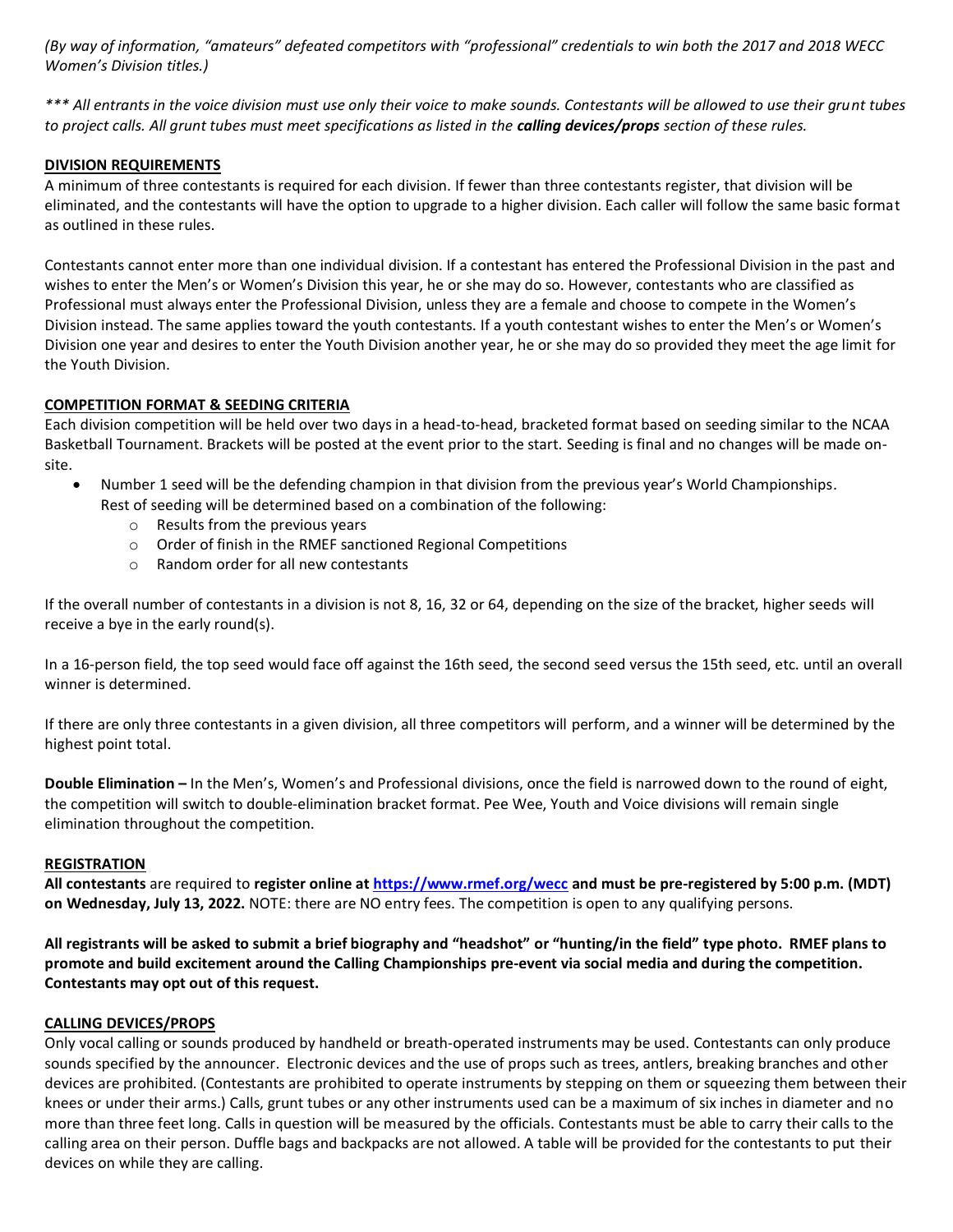## **CALLS**

Contestants will base their calls on the following sequence. For the Professional, Men's, Women's, Voice and Youth divisions, a maximum of 1 ½ minutes will be allowed (30 seconds for cow/calf sounds, 30 seconds for bull sounds and 30 seconds for freelance). For the Pee Wee Division, a maximum of one minute will be allowed (30 seconds for cow/calf sounds, 30 seconds for bull sounds). Each caller will be asked to produce both cow/calf sounds, bull elk sounds and freelance sounds which can be any combination of calls.

Once contestants make the final 4, freelance will be increased to 45 seconds in the Professional, Men's, Women's, Voice and Youth divisions. Pee Wee will remain the same.

Callers must produce sounds specified by the announcer within 15 seconds from the time the announcer asks. When the caller makes his/her first sound, an official of the contest will start a time clock. The contestant will be able to see the clock at all times when calling. A buzzer will go off at the end of the time limit.

## **CALLING SEQUENCE**

The contestants will be placed into brackets by seeding. The brackets will be posted before the first round. Prior to each match, we will draw to see who calls first. The higher seed will draw. If a contestant misses his/her calling sequence during any round, he/she will be automatically disqualified from the contest.

## **LOCATION OF CONTESTANTS**

The competition will be held in the Kokopelli Ballroom in the Grand Summit Hotel during the RMEF Mountain Festival and Total Archery Challenge. There is no fee to enter the RMEF Mountain Festival. Contestants will call in an area designated by the contest officials. During the competition, one side of the stage will be designated for Caller 1. The other side of the stage will be designated for Caller 2. These sides will be consistent throughout the competition. Contestants will be asked to remain in an area designated by the contest officials during the contest. Contestants will not be allowed to practice in the building at any time. Contestants will be required to exit the building if they wish to practice before the competition.

## **CONTEST OFFICIALS**

Contest officials will be announced prior to the start of competition. The officials will have the option to inspect and approve all calling devices used by the contestants. The officials have the right to allow or prohibit any calling devices from being used. The decision of the contest officials is final.

## **LOCATION OF JUDGES**

Judges will score each call from behind a screen that completely prevents them from seeing or identifying the contestants. This screen will be near the calling site. RMEF will make its best effort to mitigate the noise from nearby events.

## **JUDGES**

Knowledgeable judges will be scoring the competition. Judges will be comprised of outfitters, guides, wildlife biologists, etc. No person shall serve as a judge if he/she is related to any contestant. There will be a minimum of five judges and a maximum of nine judges scoring. Judges will not be allowed to re-score any contestant once his/her scorecard has been submitted.

#### **SCORING**

Judges will evaluate each series of calls from one (1) through twenty (20), one (1) being the lowest, and twenty (20) the highest for a total possible score of 40 points per contestant per judge. There will be an odd number of judges and each judge will award a point. The winner of each head-to-head competition will be the caller with the most points (9-0, 8-1, 7-2, 6-3, 5-4). Contestants may request their scorecards, if desired, after the competition.

#### **WINNERS**

Once the field is whittled down to eight contestants, double-elimination rounds will begin in the Professional, Men's and Women's divisions only. Each winner will advance forward in the "winner's bracket" while each caller that is defeated will proceed to the "consolation bracket". The further along in the winner's bracket that an individual goes, the later into the consolation bracket that person is seeded. A caller is eliminated after two defeats. The winner of the consolation bracket will face off against the winner of the winner's bracket and proceed until an individual is defeated twice. A sample bracket can be seen below.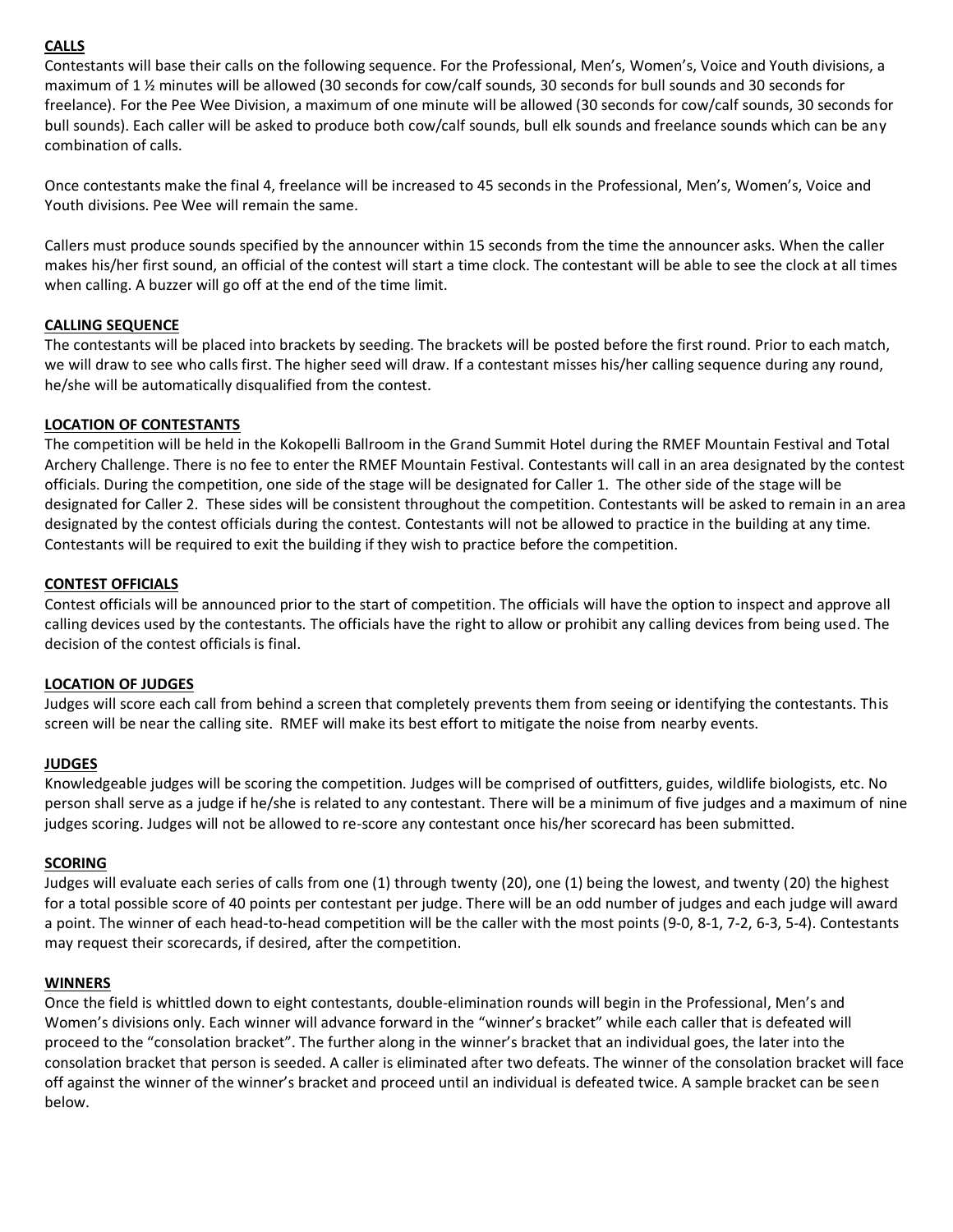

#### **ANNOUNCER**

The brackets will be posted prior to the start of the contest. The announcer will welcome the audience and participants, and then introduce the judges. The judges will be sequestered behind the screen. (Contestants will be announced by name and bio before each match but will be referred to as caller 1 or 2 on stage. Caller number will be all that is shared with the judges.)

Example: The announcer will ask the two contestants in bracket #1 to come up to the stage, higher seed will quietly draw to see who is caller 1 or 2. Both contestants will take the stage on the designated side. Announcer will then introduce both callers/bios and then say, "Caller #1...cow/calf sounds…Caller #2… cow/calf sounds …Caller #1…bull sounds…Caller #2…bull sounds...Caller #1...freelance...Caller #2...freelance."

Scores will be tallied by the scorekeepers and brackets will be updated after each round and posted in the back of the room.

#### **PRIZES**

First-place winners will receive the following:

Professional Division - \$5,000 cash, gear prizes and a trophy Men's Division - \$2,500 cash, gear prizes and a trophy Women's Division - \$2,500 cash, gear prizes and a trophy Voice Division - \$2,000 cash, gear prizes and a trophy Youth Division - \$1,000 cash, gear prizes and a trophy Pee Wee Division - \$1,000 cash, gear prizes and a trophy

Second- and third-place finishers in all divisions will receive gear prizes and a trophy.

Fourth-place finisher will receive a plaque.

#### **VIDEO AND MEDIA COVERAGE**

It will be required that all contestants sign a personal film/video/media release. Contestants who refuse to sign the waiver will be disqualified from the contest. The waiver will be included in the online registration process.